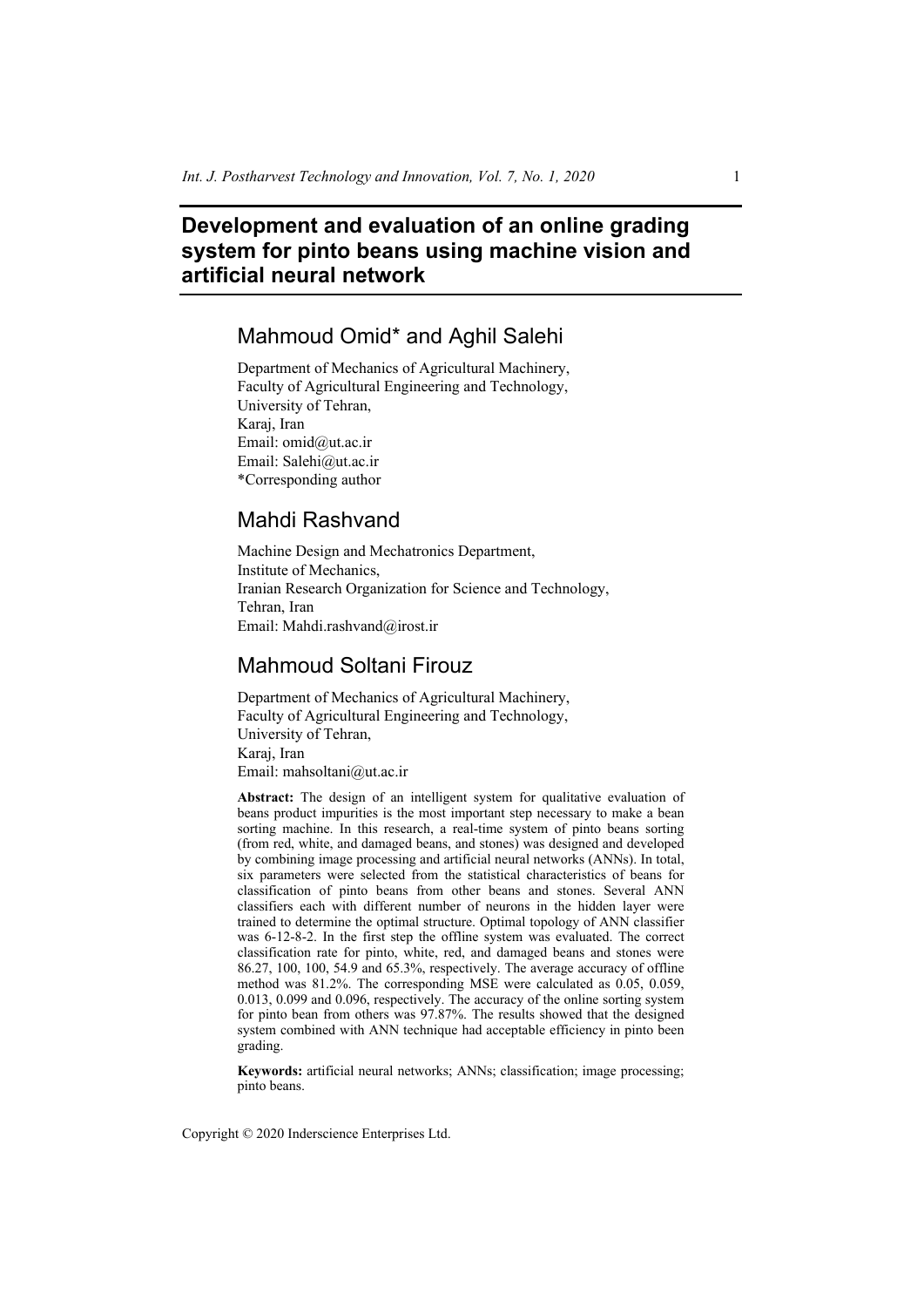#### 2 *M. Omid et al.*

**Reference** to this paper should be made as follows: Omid, M., Salehi, A., Rashvand, M. and Firouz, M.S. (2020) 'Development and evaluation of an online grading system for pinto beans using machine vision and artificial neural network', *Int. J. Postharvest Technology and Innovation*, Vol. 7, No. 1, pp.1–14.

**Biographical notes:** Mahmoud Omid received his BEng in 1989 from the Newcastle University, UK, and his MS and PhD in Telecommunications from the University of Electro-Communications, Japan, in 1994 and 1997, respectively. He is currently a Full Professor in the Faculty of Agricultural Engineering and Technology at the University of Tehran (UT), Iran. His special field of interest include artificial neural networks, fuzzy logic, machine vision, control and automation. He was authored and co-authored more than 300 articles in international journals and conferences. His current research interests include computational intelligence and machine vision in the areas of agriculture and biosystems engineering as well as agri-food industries.

Aghil Salehi is graduated from the Tehran University in Agriculture Machinery and MSc in the field of Postharvest Technology. Also he is interested in food engineering and agriculture machinery.

Mahdi Rashvand is graduated of MSc from the Tehran University and his field was Postharvest Technology. He is currently a PhD student at the Machine Design and Mechatronics Department, Institute of Mechanics, Iranian Research Organization for Science and Technology. His expert is food technology and machine learning.

Mahmoud Soltani Firouz is an Assistant Professor in Department of Mechanic of Agricultural Machinery, Faculty of Agricultural Engineering and Technology, University of Tehran, Karaj, Iran. His research area is food engineering.

### **1 Introduction**

Grains are one of the most important sources of protein and energy for humans and have a special position in nutrition and economics (Tadesse et al., 2015). Beans contain 25–20% protein and 56-56% carbohydrates, and are used in many developing countries as one of the most important sources of plant proteins (Jiang et al., 2014). The grading of products is of great importance (Ercisli et al., 2012). As the main reason for the non-acceptance of domestic products in overseas markets is the low quality of the products in terms of their incongruity (Piotr, 2011). The weak classification and sorting methodology has caused a reduction of exported product. Therefore, design and developing an automatic pinto beans sorting system based on machine vision can improve the quality of the product, abolish inconsistent manual evaluation, and reduce dependence on available manpower.

Agricultural production is subjected to the rating of various types of fruits and other agricultural products based on size, colour, appearance and other factors, and the classification of impurities, fruits and corrosive products (Kaliramesh et al., 2013). Qualitative evaluation and product sorting in terms of colour are two important factors that are used to remove defective units and to increase the product marketability of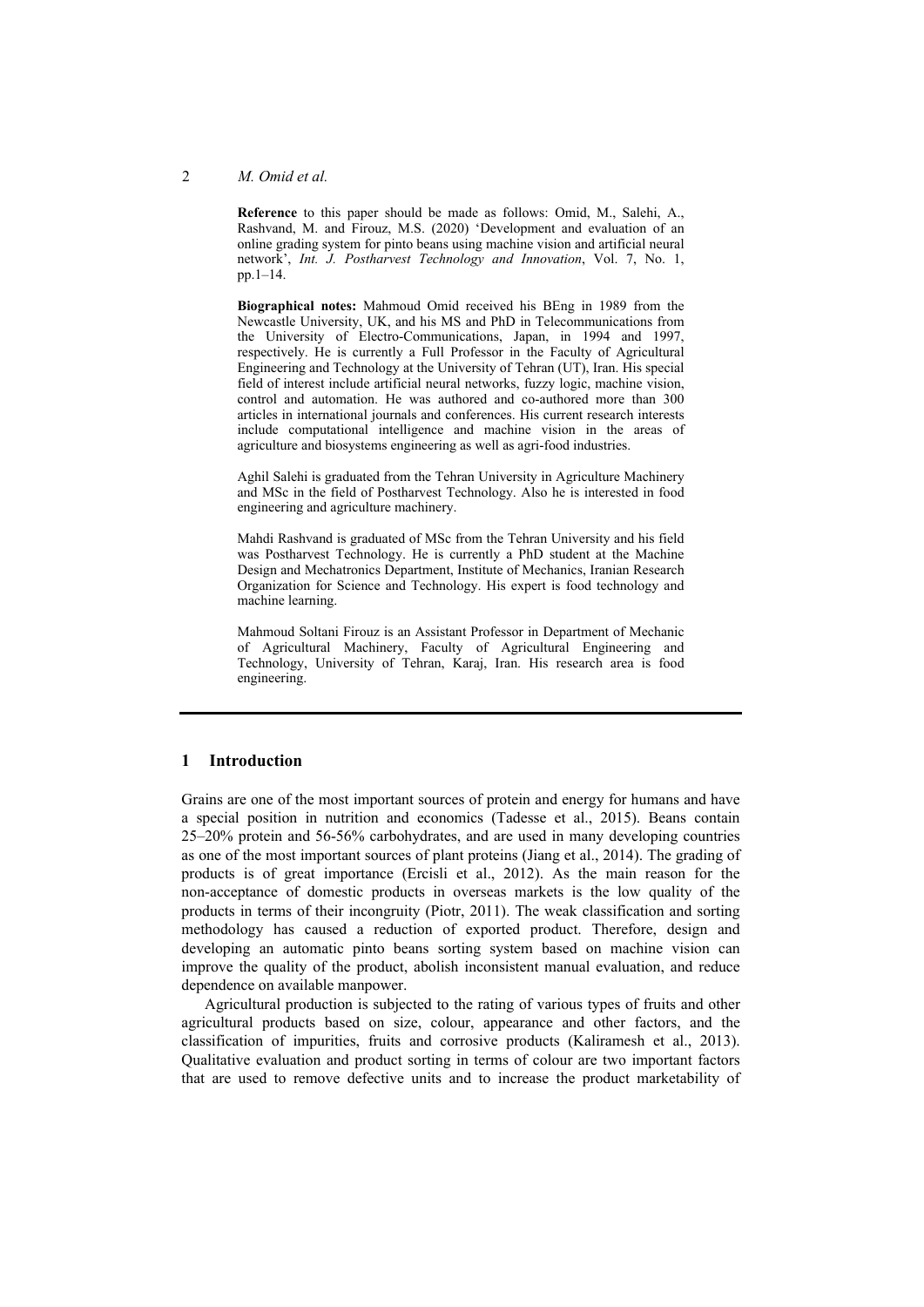products. Therefore, the design of an automated intelligent system for real-time evaluation and separation of beans product impurities seems to be the first step in making the bean grading machine (Arboleda et al., 2018).

In some cases, due to the small size of the farm and the use of traditional tools, the seeds of the beans are mixed together (Kuo et al., 2014). For example, pinto beans contain a small percentage of red and white beans. Eventually, the beans are harvested by a cereal combine. So that the beans are first arranged manually and rows on the ground to dry. After drying the crop, the combine enters the ground, and the workers manually pour beans into the combine, which causes the stones and other waste to enter the seed of beans. The main purpose of this study is to identify and isolate pinto beans from rocks, frozen beans, red beans and white beans.

The grading of agricultural products using the visual machine has long been the subject of many researches (De Oliveira et al., 2016). In recent years, computer-generated artificial classifiers that are intended to mimic human decision making for product quality have been studied intensively. Hong et al. (2002) developed an algorithm for rice grading in terms of appearance, including cracking, fracturing, whitening, and also whether the seeds were separated or grouped. He was able to accurately measure the operation with an accuracy of more than 98.8%. Lorestani et al. (2006) designed and evaluated a fuzzy logic system (FIS) for grading golden delicious apples based on colour and size. In this system, an image captured by the camera is sent to the computer to be automatically extracted. This system showed the detection accuracy of 90.8%. Chen et al. (2010) used a fuzzy analysis and ANN in order to classify five varieties of Chinese corn. Their images were obtained by a scanner, and a total of 58 features of each variety, including 30 morphological features and 28 colour attributes, were obtained. Their experiments showed that the average classification accuracy for the five varieties of corn was more than 90%.

The combination of computer vision and artificial neural networks (ANNs) is similar to the coordinated activity of human brain and eyes. Omid et al. (2010) used a combination of the ANN and principal component analysis (PCA) techniques with the help of acoustic effect for sorting of open and closed pistachios. Mollazade et al. (2012) used three techniques including ANN, support vector machines (SVMs) and decision trees, to classify raisins. They divided raisins into four groups (green, blubber green and black). They concluded that the ANN classifier with 4-6-7 structure had the highest precision. Teimouri et al. (2016) used image processing and ANN to classify almonds into five different classes. For this purpose, 215 shape, colour, and texture features were extracted from the images of almonds. The number of the inputs in the feature vector were reduced from 215 to 18 by using sensitivity analysis (SA) and PCA (Teimouri et al., 2016).

The harvested beans product usually has impurities that lead to reduced quality and dissatisfaction the customer; Like weed and sand. The manually cleanup of these material are time-consuming and also cost of labor increase, which is not economic. Therefore, providing an automatic method for separating intact pinto beans is essential. The purpose of this study is to develop an automated system that can detect pinto beans in terms of colour, size, deterioration and other waste materials using the combined technology of machine vision, image processing and ANN classifier.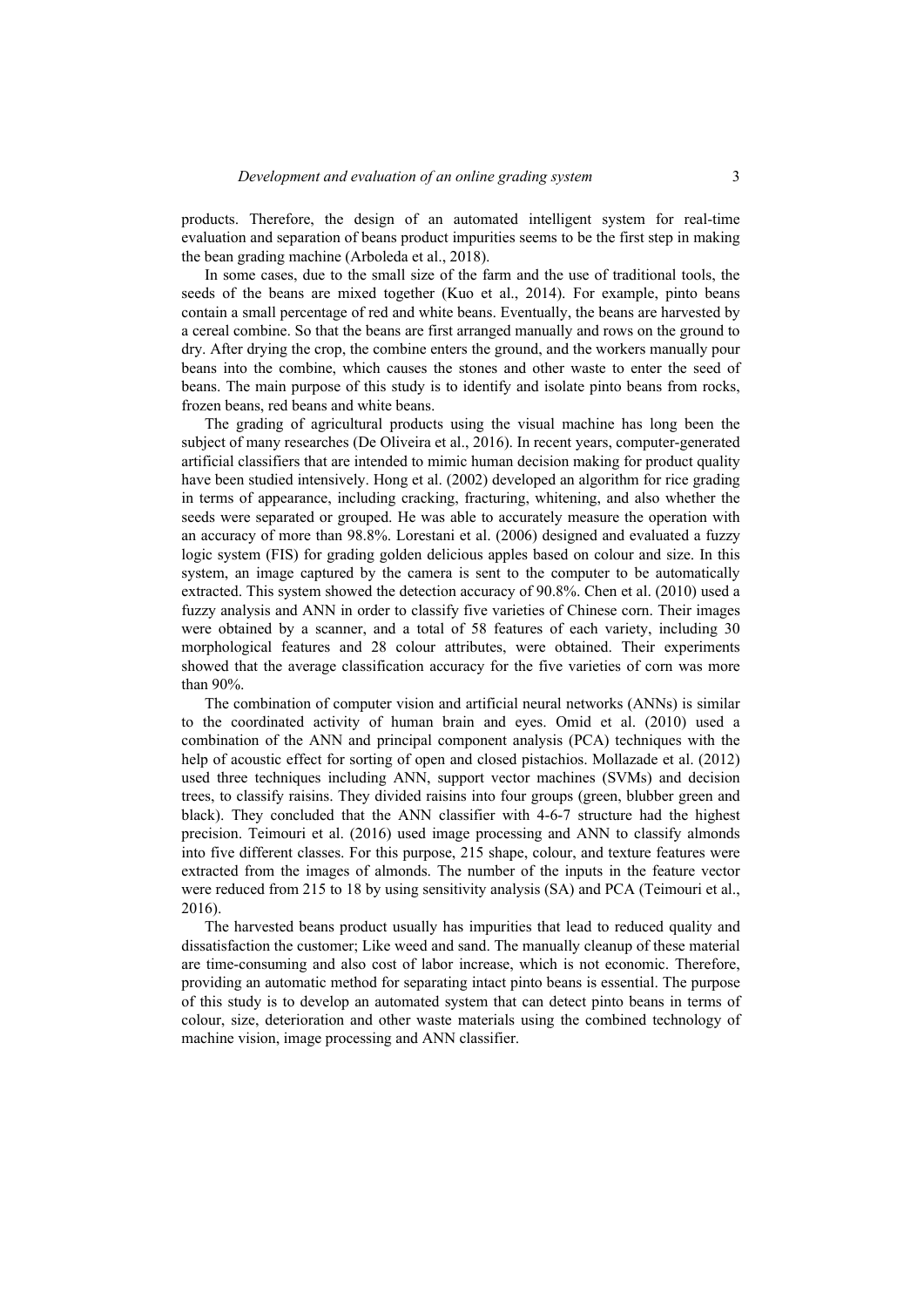## **2 Material and methods**

#### *2.1 Bean sorting machine*

Colour and size are the most important features for a fast and accurate grading of bulk beans. Therefore, a machine vision system for sorting beans by colour and size features was designed and implemented. The schematic of the prototype sorter is shown in Figure 1. The hardware included a conveyer belt (80 cm in length and 25 cm in width), an induction motor (MotoGen: Iran, 0.37 kW, 380 V, 2.1 A), a black box (lighting chamber), light sources, a video camera (PROLINE-565s, 480TVlines), a capture card (MINI USB TV BOX from ALFEX) and a PC. The conveyor belt was used to transport beans for processing. A green colour was used as a background for image processing. As seen in Figure 1, beans are discharged on the belt at the entrance of the conveyer belt. The raisins pass below the lighting chamber, located 27 cm away from the entrance. The camera mounted above the chamber, captures the images of the beans as they pass and transfers the data to the capture card via a cable link to PC for storage and postprocessing analysis.

The pneumatic section of the sorting machine consists of a compressor with 15 L tank and a maximum pressure of 6 bar, an air diffuser, eight 24 V two-channel/one-way solenoid valves with 6–8 bar working pressure and a few no. 8 hoses and fitters. The air diffuser is responsible for distributing the compressed air among valves. Fitters (1/4–1/8 and 1/4–1/4 types) are used to connect the valves to the nozzles and the compressor via hoses in different parts of the sorting machine. These fitters have been used as air nozzles as well. To control the valves, an electronic circuit based on an AVR micro-controller was used. The microcontroller is in charge of receiving the code number of the active pneumatic valves from the PC and opening them for the necessary time to eliminate unsuitable raisins. The proper time to keep the circuit closed was found experimentally as 75 ms. The microcontroller receives the data via a computer serial RS232 port. To convert the voltage level while transferring information with the PC, a MAX232 chip was used. The information transfer rate was set as 9,600 Bit/s. Hence, by using an 11,059,200 Hz crystal, transferring information could be carried out perfectly because this frequency is an integer multiple of the speed rate (9,600). The A port of the microcontroller is defined as the exit and its 34 to 40 pins are connected to the 1 to 7 valves, respectively. To open each of the valves, the related pin on the micro-controller is configured and the valve stays open as long as the timer has been programmed. Since the microcontroller cannot open the valves on its own, the ULN2003 chip was used to convert voltage and open the 24 V valves.

After extracting the features by the computer, these characteristics are converted to signals and commands are issued to solenoid valves. In the present study, these characteristics are the recognition of the colour and good shape and the location of the product on the conveyor belt. The electronic and control section of the sorter consisted of Atmega16 microcontroller board and needed circuitry to control the pneumatic part and also to receive the controlling commands from the computer. The main task of this part is carried out by an AVR microcontroller made by ATMEL. The microcontroller receives the data via a computer serial RS232 port. To convert the voltage level while transferring information with the computer, a MAX232 chip was used.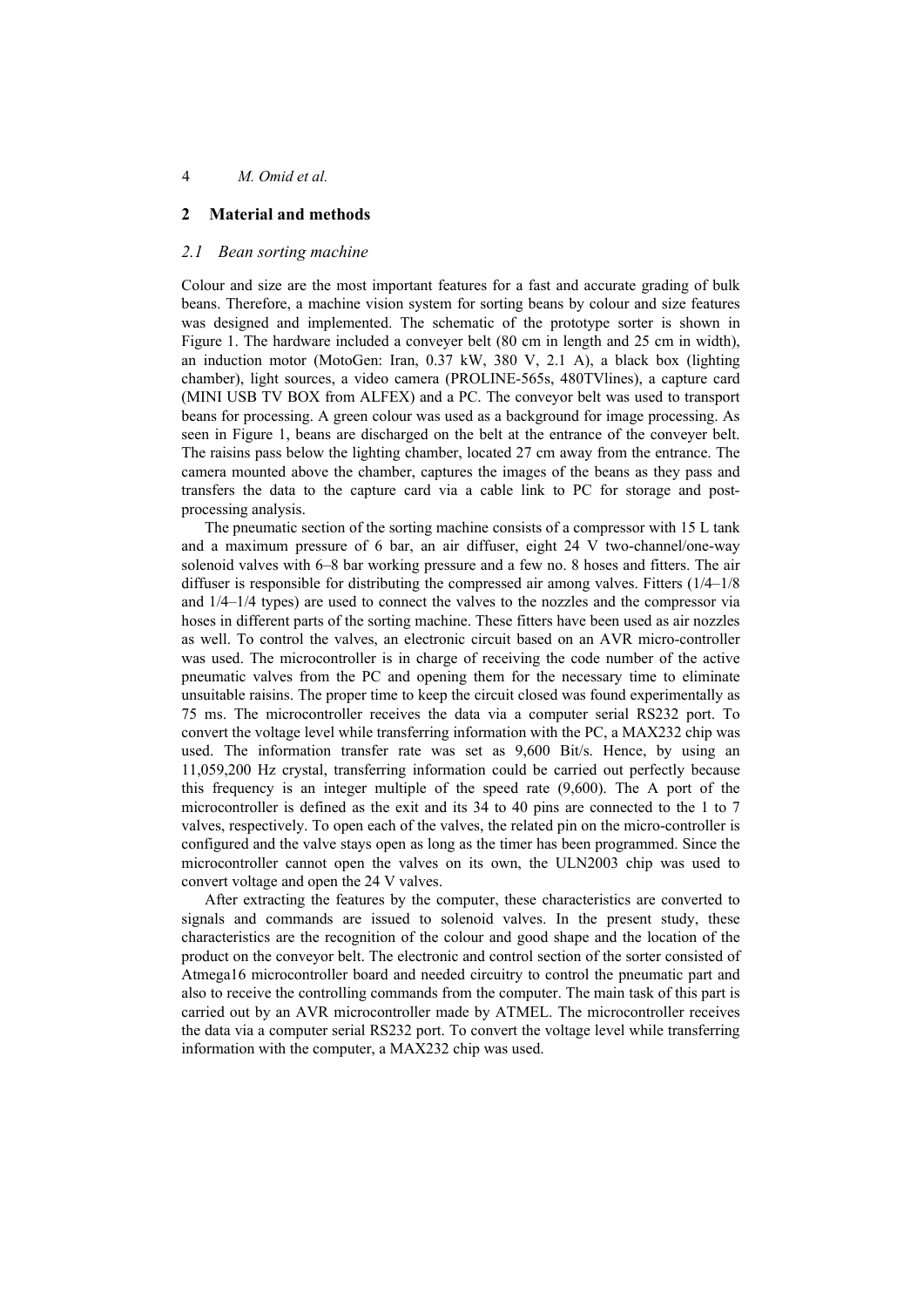

Figure 1 Schematic of the system for sorting pinto beans (see online version for colours)

In the present study, colour of the beans is one of the main characteristics that should be identified by the designed algorithm (Figure 2). All the colour spaces (RGB, HSI, etc.) are three-dimensional and are represented by three axes perpendicular to each other. In RGB colour space, for instance, they are shown in red, green, and blue. The dispersion of values of image pixels in the RGB colour space forms a centralised area along the axes [Figure 3(a)]. This type of distribution cannot give a simple min-max limits as in thresholding, which is a simple, yet effective, way of partitioning an image into a foreground and background. But the values of the same pixels in the HSI colour space are distributed at a wider range [Figure 2(b)]. Hence, in this research the HSI space was used.

**Figure 2** Diagram of process of developed system

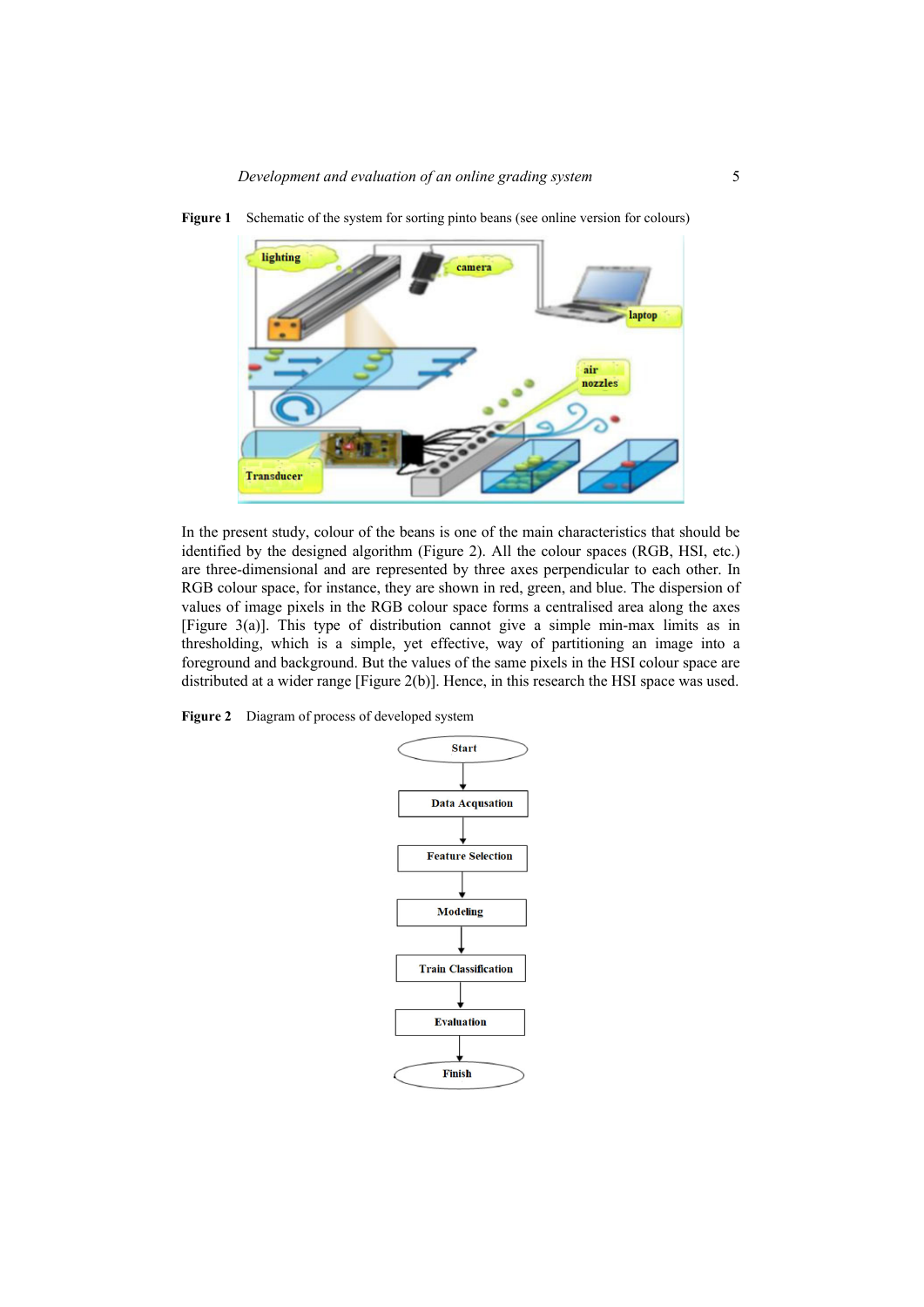**Figure 3** Spread of the image pixel values in, (a) RGB colour space (b) HSI colour space (see online version for colours)



### *2.2 Background elimination*

After image acquisition, the background must be eliminated by removing the image of the product. In general, the background colour must be different to the colour of the beans to remove the background. There are several different methods for eliminating the background. Here, a mask was designed to remove the background and the HSI colour space was used to apply this technique. Initially, the components of the RGB of image were extracted and are converted into HSI components. Subsequently, by subtracting G-component from I-component, an image was obtained. In the final step, using a conditional if statement, the value of the image background was set to zero and the beans were given a value of 1 (Figure 4).

**Figure 4** Background elimination, (a) original image (b) separated background image (see online version for colours)



# *2.3 Segmentation and classification*

HSI images were used to identify beans. The pixel values of red bean (in RGB colour space) are close to zero as a result of their darkness [Figure  $5(a)$ ] and the pixel values for white beans are close to 255 as a result of their brightness [Figure 5(b)]. The brightness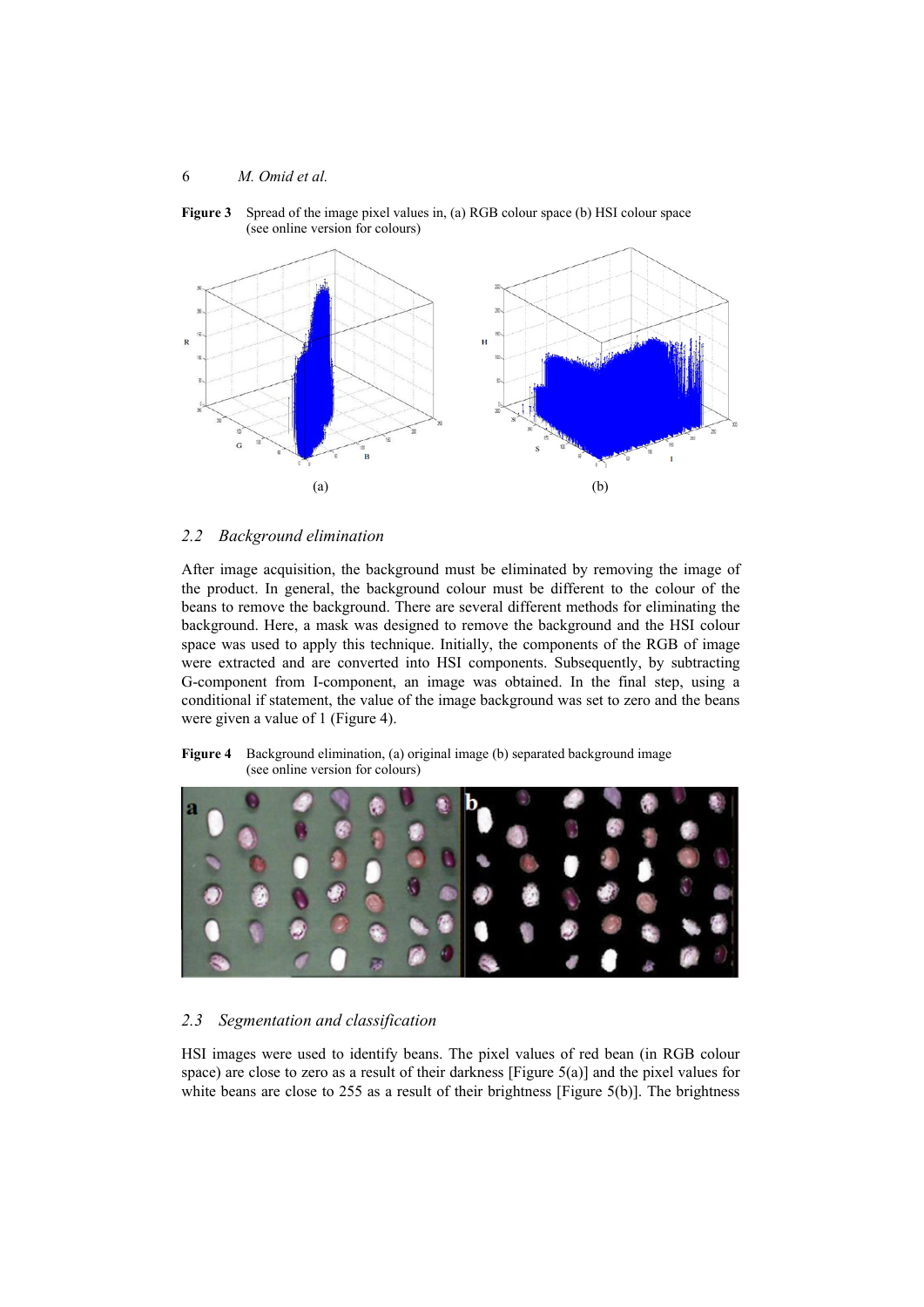for pinto beans is due to the presence of white and red colours and lies between white beans and red beans. Therefore, statistical techniques (mean, variance, skewness, range, and kurtosis) can be used on pixels to identify various beans (Table 1).



**Figure 5** (a) Brightness for component R colour space of red bean (b) Brightness for component R colour space of white bean (see online version for colours)

#### *2.4 ANNs*

ANNs are one of the subcategories of artificial intelligence that are widely used in data analysis and modeling (Soltani et al., 2015). Various types of ANNs have been developed. Multilayer perceptron (MLP) is commonly used for classification and function approximation purposes (Almaliki et al., 2016). Input layer, hidden layer(s) and output layer constitute the MLP structure. For development of ANN models, two hidden layers with hyperbolic tangent activation functions were used. To avoid over training, the ANN that often results in improper model learning, data were divided into three parts: 60% of the data for training, 15% of the data was used for cross validation, and 25% for testing.

### *2.4.1 Offline classification of beans*

After the beans were pulled down by distributor and placed on each row in front of a pneumatic valve, the camera begins to take photos and detects undesirable beans by following the steps that was mentioned before. After detecting undesirable bean, its coordinates should be found and send the related code to the microcontroller, so that the pneumatic valve corresponds to that point. To separate beans in the input layer, six statistical parameters (Table 1) were fed to ANN, that each of which is related to a variable or feature, as inputs (Figure 6). The hidden layers also contain several neurons. The output layer was based on a variety of beans including five neurons, but this model was only implemented in the NeuroSolutions software in offline mode. The output values contain a row vector with five members including 0 and 1 are introduced to the network.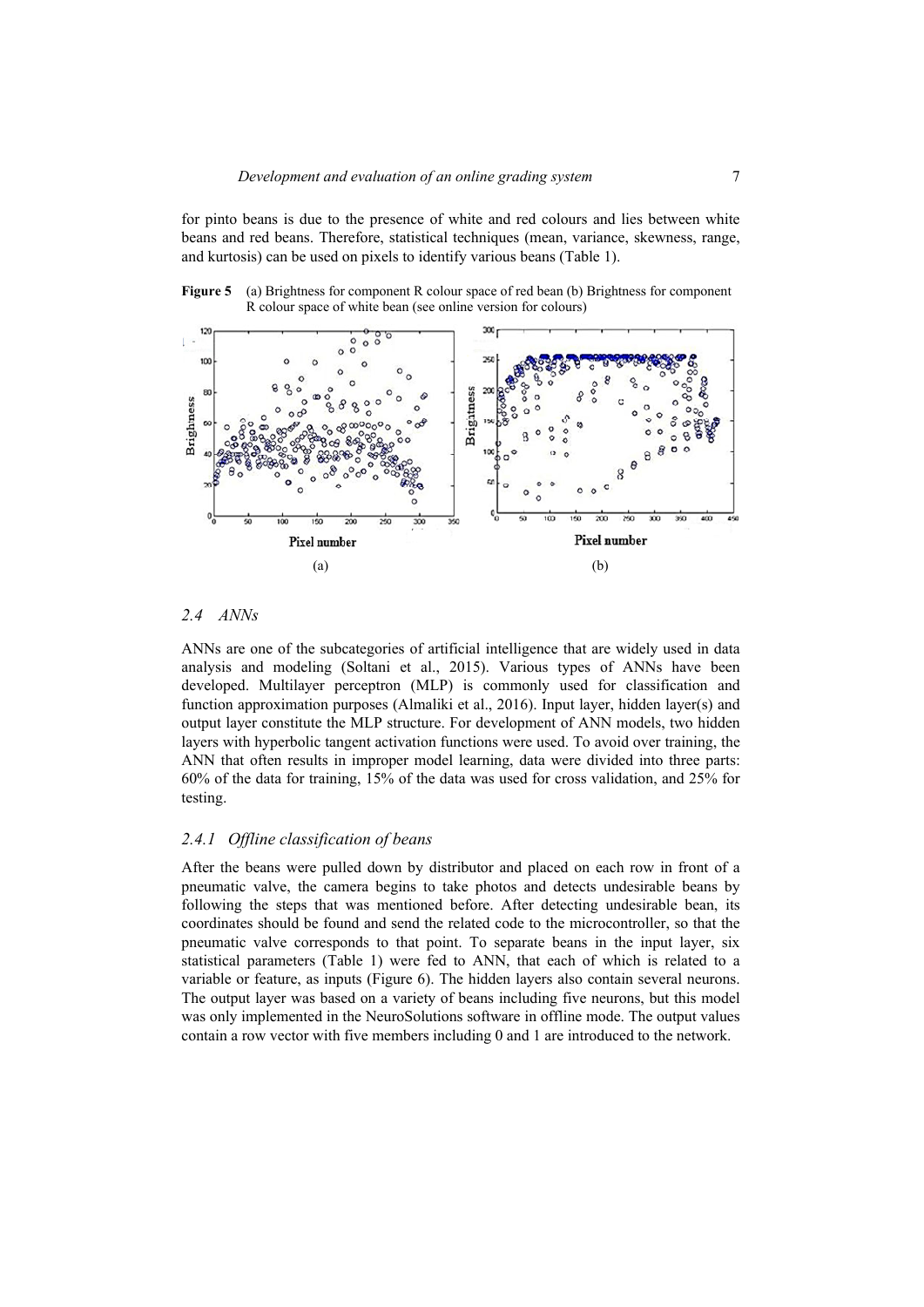| Feature         | Formula*                                                      |
|-----------------|---------------------------------------------------------------|
| Mean            | $\frac{1}{n}\sum_{i=1}^n x_i$                                 |
| Variance        | $\frac{1}{n}\sum_{i=1}^{n}(x_i-\mu)$                          |
| <b>Skewness</b> | $\frac{\frac{1}{n}\sum_{i=1}^{n}(x_i-\mu)^3}{(\sqrt{Var})^3}$ |
| Range           | $max(x_i) - min(x_i)$ $i = 1:n$                               |
| Kurtosis        | $\frac{1}{n} \sum_{i=1}^{n} (x_i - \mu)^4$                    |

**Table 1** The used statistical indexes for features extraction

Notes: \*in this table, *n*, *x*, *μ* are the number of sample pixels in the image, the value of the pixels and mean, respectively.

 $(\sqrt{Var})$ 

4

### Figure 6 The ANN structure for classification of pinto beans



## *2.4.2 Online classification using ANN*

MLPs are good solution for classification purposes and have been used extensively for the grading of agricultural products. In this research, MLPs have been used with back propagation learning method to grade pinto, white, red, frozen bean and stone, using the extracted features from the images that taken from the camera. Statistical characteristics for beans were considered, so the network inputs were statistical parameters and the network outputs were desirable or undesirable condition of beans. A sample group including 800 randomly selected pinto beans and 200 others was prepared, each sample was taken randomly and the statistical parameters necessary for network training were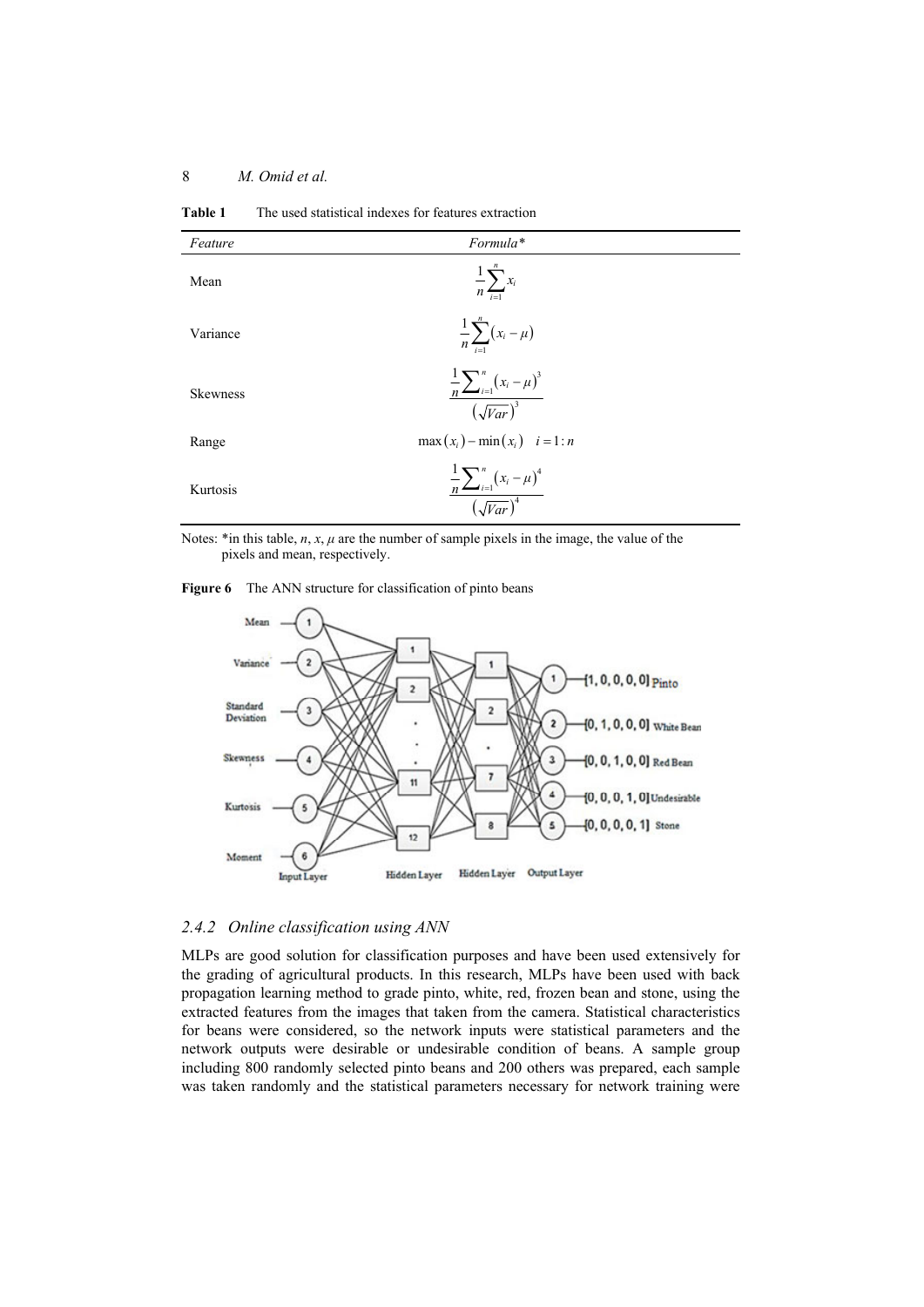extracted. The selected network was implemented in MATLAB software, neural network toolbox.

In order to test the pinto bean sorting system, 400 beans were randomly selected and four experts were asked to classify the beans in small, medium and large sizes. After testing, 223 beans were identified as medium, 83 were large and 94 were identified as small beans by experts. Then the length of beans was measured by the caliper, which was obtained for average, 11.9, 9.9 and 7.5 mm for large, medium and small beans. The size of each pixel in this system was 0.625 mm, the sizes obtained for large, medium and small beans are 3.7, 6.18, and 4.68 pixels, respectively. After identifying by experts, each bean group was imprinted on the device in real conditions, and three attributes of area, large diameter and small diameter were extracted for each bean and used as inputs to train the MLP net. In the hidden layer, the hyperbolic tangent was used and 60% of the data was randomly selected for training, 15% of the data for cross validation, and finally the remaining 15% of data for testing the classifier. The training process was carried out in MATLAB software, was similar to the previous section, which the result of this test is used for grading in online mode.

# *2.5 Performance analysis*

The performance analysis of classification can be evaluated by the semi-global performance matrix, known as the confusion matrix (Teimouri et al., 2014). This matrix contains information about actual (desired) and predicted classification data obtained by the ANN classifier. Table 2 shows the confusion matrix for a five-class classifier which represents how the instances are distributed over actual (columns) and desired (rows) classes.

|                              | $C_1$    | $\cdots$ | $C_5$    |
|------------------------------|----------|----------|----------|
| $\Gamma^*$<br>$\mathbf{v}_1$ | $n_{11}$ | $\cdots$ | $n_{15}$ |
| A                            | A        | Ω        | Ν        |
| $C_5^*$                      | $n_{61}$ | $\cdots$ | $n_{55}$ |

**Table 2** Confusion matrix for classification of five classes

The terms  $(n_{ij})$  correspond to the pixels that are classified into class number *i* by the ANN classifier (i.e.,  $C_i^*$ ), when they actually belong to class number *j* (i.e.,  $C_i$ ). Accordingly, the right diagonal elements  $(i = j)$  correspond to correctly classified instances, while off-diagonal terms  $(i \neq j)$  represent incorrectly classified ones. When considering one class *i* in particular, one may distinguish four kinds of instances: true positives (TP) and false positives (FP) are instances correctly and incorrectly identified as  $C_i^*$ , whereas true negatives (TN) and false negatives (FN) are instances correctly and incorrectly rejected as  $C_i^*$ , respectively. The corresponding counts are determined as  $n_{TP} = n_{(i,i)}$ ,  $n_{FP} = n_{(i,+)}$  $-n_{(i,i)}$ ,  $n_{FN} = n_{(+,i)} - n_{(i,i)}$  and  $n_{TN} = n - n_{TP} - n_{FP} - n_{FN}$  where  $n_{(i,+)}$  and  $n_{(+,i)}$  are the sums of the confusion matrix elements over row *i* and column *j*, respectively.

The classification performances were measured based on the values of the confusion matrix, such as percentage of specificity, sensitivity, precision, accuracy, area under the curve (AUC) (Teimouri et al., 2016). To assess the accuracy and performance of ANN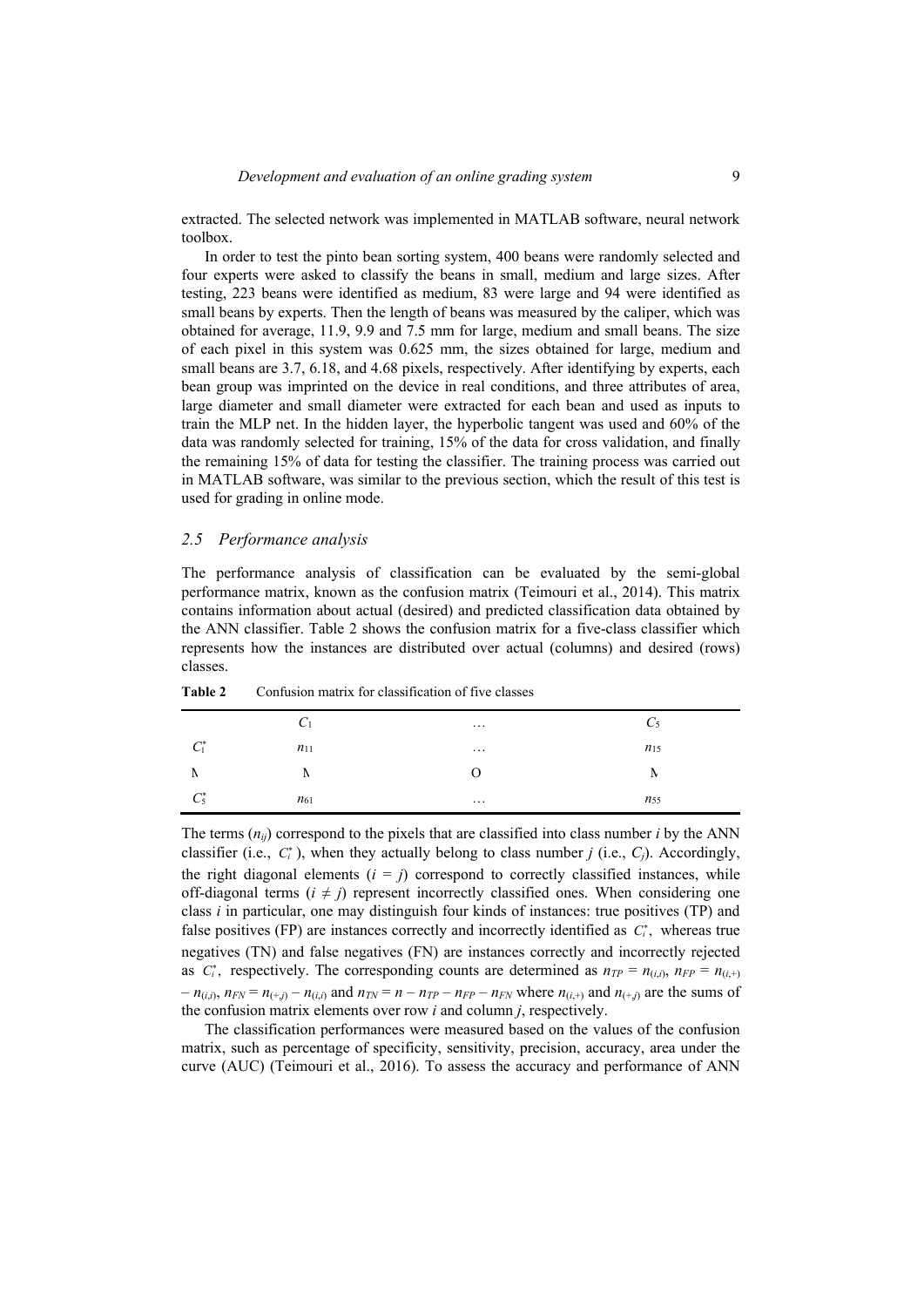models, the correlation coefficient (R), mean absolute error (MAE) and mean square error (MSE) were used; these statistical criteria defined as equations (1) to (4).

$$
Accuracy = \frac{n_{TP} = n_{TN}}{n_{TP} + n_{TN} + n_{FP} + n_{FN}}
$$
 (1)

$$
R = \sqrt{\frac{\left(\sum_{i=1}^{n} (P_i - \overline{P_i})(O_i - \overline{O_i})\right)}{\sum_{i=1}^{n} (P_i - \overline{P_i})^2 \sum_{i=1}^{n} (O_i - \overline{O_i})^2}}
$$
(2)

$$
MAE = \frac{\sum_{i=1}^{n} |P_i - O_i|}{n}
$$
\n
$$
(3)
$$

$$
MSE = \frac{\sum_{i=1}^{n} (P_i - Q_i)^2}{n}
$$
 (4)

where  $P_i$  is predicted value,  $O_i$  is observed value,  $\overline{P_i}$  is average value for  $P_i$ ,  $\overline{O_i}$  average value for  $O_i$  and n is the number of observation.

## **3 Results and discussion**

#### *3.1 Offline evaluation: classification using NeuroSolutions*

Four types of beans (pinto, white, red and damaged beans), along with stones, were used in this investigation. From each sample, 100 beans were randomly selected and taken from it. Data from statistical parameters were saved for analyse in the computer. Structure of ANNs has an important role on output of the developed models. The main parameters affecting the performance of ANNs are input variables, number of hidden layers and number of nodes in each hidden layer. So, in this research, MLP with two hidden layer was used in the structure of ANNs. To obtain the best model with the highest performance, ANNs with different number of neuron in the hidden layer were performed and evaluated. Finally, the best accuracy that obtained was reported. The ANN classifier consisted of six neurons in the input layer, two hidden layers (12 neurons in the first layer, and 8 neurons in the second layer) and five neurons in the output layer. This network was developed in NeuroSolutions software. After training and validating the network according to Tables 3 and 4, the correct classification rate for pinto, white, red, damaged and stones were 86.27, 100, 100, 54.9 and 65.3% respectively. The corresponding correlation coefficients (R) were 0.83, 0.98, 0.96, 0.62 and 0.83 respectively. Other statistical criteria such as MSE and MAE are presented in Table 4. The overall accuracy of the classifier was 81.2% for four types of beans and stone.

For the purpose of sorting of pinto beans from other undesirable substances, 400 pinto beans and 100 other items were randomly selected and introduced to the MLP network in NeuroSolutions software. The optimum network had a 6-12-8-2 structure. The performance of this network is shown in Tables 5 and 6. The correct classification for pinto and other undesirable substances was 97% and 86.6%, respectively, and the R value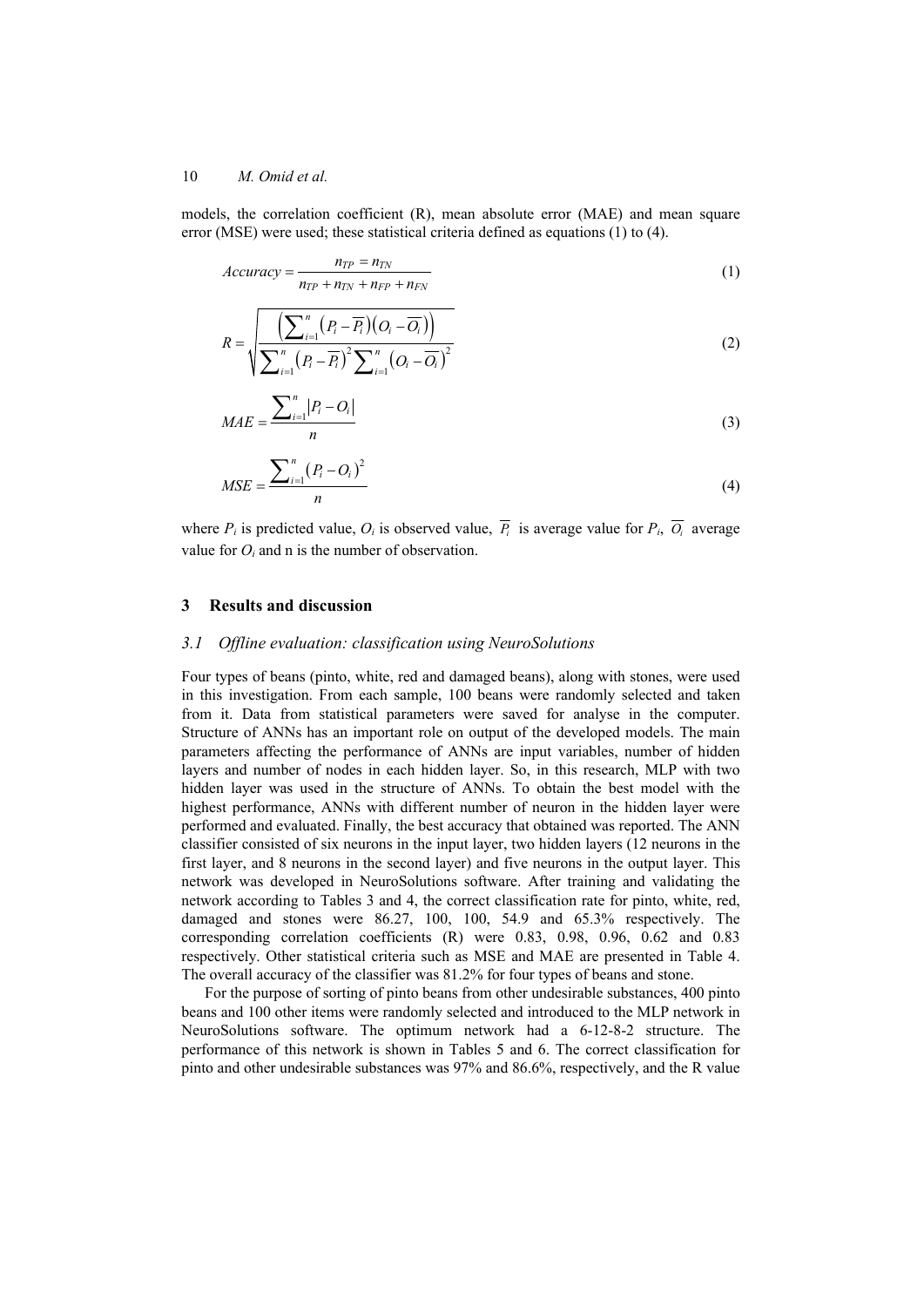was 0.83 and 0.86, respectively. For pinto beans and other undesirable substances, the overall accuracy of the model was 91.8%.

|                 |                           |                                                    |              | Actual                                                 |                        |              |  |
|-----------------|---------------------------|----------------------------------------------------|--------------|--------------------------------------------------------|------------------------|--------------|--|
|                 |                           | Pinto                                              | White        | Red                                                    | Damaged                | <b>Stone</b> |  |
| Predicted       | Pinto                     | 44                                                 | $\theta$     | $\theta$                                               | 7                      | 1            |  |
|                 | White                     | $\theta$                                           | 53           | $\Omega$                                               | $\theta$               | $\theta$     |  |
|                 | Red                       | $\theta$                                           | $\theta$     | 46                                                     | $\overline{c}$         | 1            |  |
|                 | Damaged                   | 3                                                  | 0            | $\theta$                                               | 28                     | 15           |  |
|                 | Stone                     | 4                                                  | $\mathbf{0}$ | $\theta$                                               | 14                     | 32           |  |
| Table 4         |                           | Performance of the best topology of ANN (6-12-8-5) |              |                                                        |                        |              |  |
| Criteria        |                           | Pinto                                              | White        | Red                                                    | Damaged                | <b>Stone</b> |  |
| <b>MSE</b>      |                           | 0.050                                              | 0.0059       | 0.0133                                                 | 0.099                  | 0.0965       |  |
| <b>MAE</b>      |                           | 0.116                                              | 0.055        | 0.0640                                                 | 0.197                  | 0.191        |  |
| R               |                           | 0.831                                              | 0.986        | 0.959                                                  | 0.628                  | 0.631        |  |
| Percent correct |                           | 86.27                                              | 100          | 100                                                    | 54.90                  | 65.30        |  |
| Table 5         |                           |                                                    |              | Confusion matrix of ANN obtained from the test dataset |                        |              |  |
|                 |                           |                                                    |              |                                                        | Actual                 |              |  |
|                 |                           |                                                    |              | Pinto                                                  | Undesirable substances |              |  |
| Predicted       | Pinto                     |                                                    |              | 100                                                    | 13                     |              |  |
|                 |                           | Undesirable substances                             | 3            |                                                        |                        | 84           |  |
| Table 6         |                           | Performance of the best topology of ANN (6-12-8-2) |              |                                                        |                        |              |  |
| Criteria        | Pinto                     |                                                    |              |                                                        | Undesired substances   |              |  |
| <b>MSE</b>      |                           | 0.0749                                             |              | 0.064                                                  |                        |              |  |
| <b>MAE</b>      |                           |                                                    | 0.174        |                                                        | 0.161                  |              |  |
| R               |                           | 0.837                                              |              |                                                        | 0.861                  |              |  |
|                 | 97.087<br>Percent correct |                                                    |              | 86.590                                                 |                        |              |  |

**Table 3** Confusion matrix of ANN obtained from the test dataset

# *3.2 Online evaluation: classification using MATLAB*

The online experiments were performed using the ANN developed in MATLAB. The MLP having 12 neurons in the first hidden layer and 8 neurons in the second hidden layer performed best accuracy (Figure 7). It should be noted that all beans must be aligned in the direction of the nozzles before the fall. This is done by a distributer. The distributer was designed to guide the beans in a series of cylinders. The camera started to take photos and detected undesirable beans after the beans are pulled by the distributer and placed on each row in front of a nozzle. After detecting undesirable beans, the coordinates of its centroid is computed and the required code is send to the microcontroller so that the valve operates on that point. By detecting the desired beans,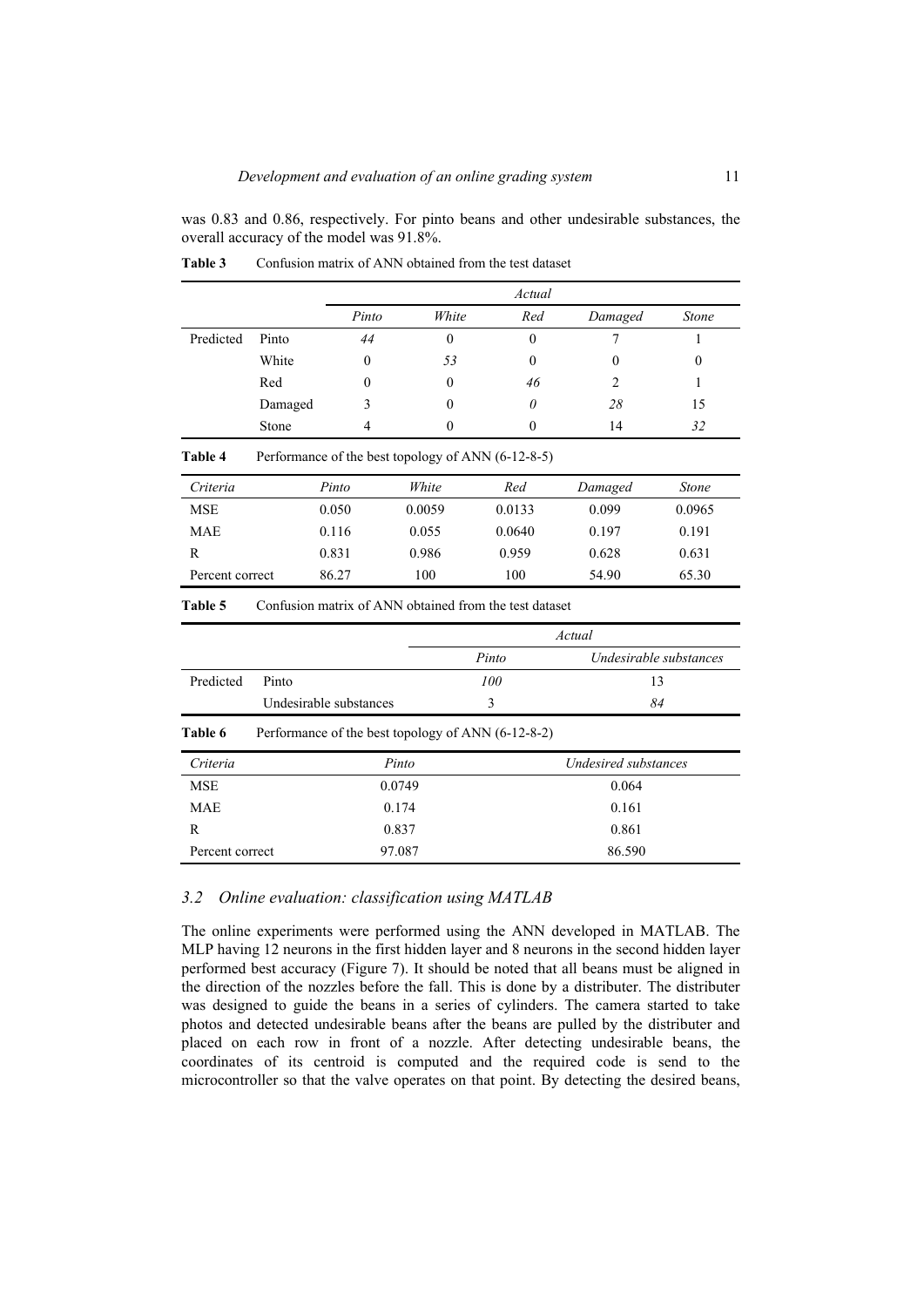the program is set to zero instead. In other words, it turns into black in order to realise only undesired beans on the plane.

**Figure 7** The developped MLP for sorting pinto beans in MATLAB (see online version for colours)

| <b>Neural Network</b>                                                  |                             |                                              |                          |
|------------------------------------------------------------------------|-----------------------------|----------------------------------------------|--------------------------|
| Input                                                                  | <b>Hidden Layer 1</b><br>12 | <b>Hidden Layer 2</b><br><b>Output Layer</b> | Output<br>$\overline{2}$ |
| <b>Algorithms</b>                                                      |                             |                                              |                          |
| Data Division: Random (dividerand)                                     |                             |                                              |                          |
| Training: Levenberg-Marquardt (trainlm)                                |                             |                                              |                          |
| Performance: Mean Squared Error (mse)                                  |                             |                                              |                          |
| Derivative:                                                            | Default (defaultderiv)      |                                              |                          |
| <b>Progress</b>                                                        |                             |                                              |                          |
| Epoch:                                                                 | 0                           | 68 iterations                                | 500                      |
|                                                                        |                             |                                              |                          |
|                                                                        |                             | 0:00:05                                      |                          |
|                                                                        | 1.52                        | 0.0583                                       | $1.00e-05$               |
|                                                                        | 0.654                       | $7.15e-06$                                   | $1.00e-05$               |
|                                                                        | 0.00100                     | $1.00e-08$                                   | $1.00e + 10$             |
| Time:<br>Performance:<br>Gradient:<br>Mus<br><b>Validation Checks:</b> | $\bf{0}$                    | 52                                           | 150                      |
|                                                                        |                             |                                              |                          |
| Performance                                                            | (plotperform)               |                                              |                          |
| <b>Plots</b><br><b>Training State</b>                                  | (plottrainstate)            |                                              |                          |

By decreasing the number of neurons, the accuracy decreased and no improvement was observed with increasing the number of neurons. The overall accuracy of network for classifying pinto beans from other materials was 98% using 6-12-8-2 topology. For this experiment, 400 beans (200 desirable and 200 undesirable) were randomly selected. In order to find the accuracy of the program in identifying the desired beans among undesirable ones. This test was repeated three times, which the results are presented in Table 6. Based on the results, the accuracy of classifier for desirable and undesirable beans for the first repetition was 97.02 and 97.97% for pinto and others, respectively.

| Repetition | Sample               | Total | Pinto beans | Undesired substances | Accuracy |
|------------|----------------------|-------|-------------|----------------------|----------|
|            | Pinto beans          | 202   | 196         | 6                    | 97.02    |
|            | Undesired substances | 198   | 4           | 194                  | 97.97    |
|            | Pinto beans          | 195   | 193         | 2                    | 98.97    |
|            | Undesired substances | 205   |             | 198                  | 96.58    |
|            | Pinto beans          | 196   | 193         | 3                    | 98.46    |
|            | Undesired substances | 204   |             | 197                  | 96.56    |

**Table 7** Confusion matrix of ANN obtained from the test dataset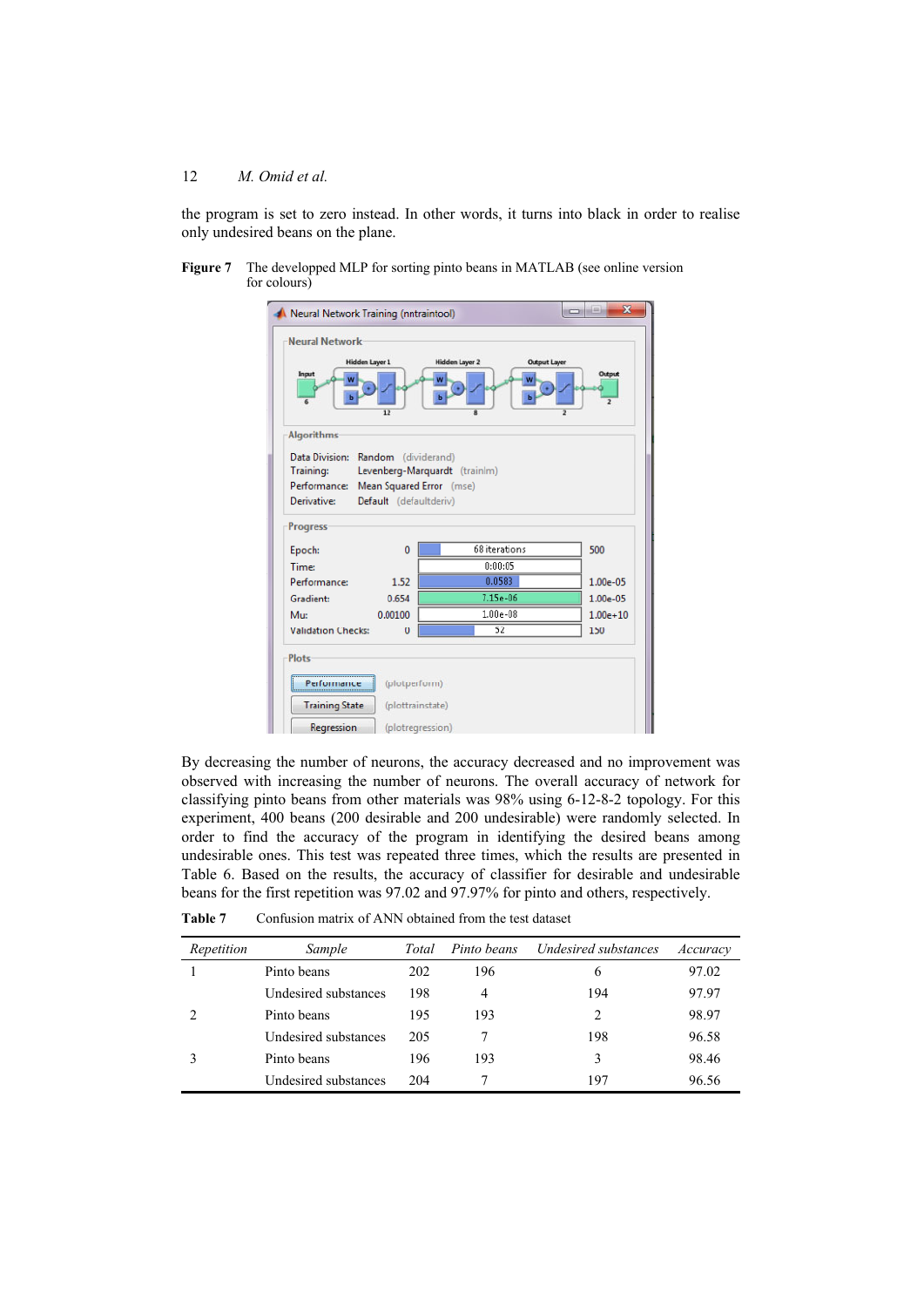Choudhary et al. (2008) sorted wheat into five classes, Teimouri et al. (2016) used the ANN to classify almonds into five different classes. Donis-Gonzalez et al. (2013) classified chestnuts into five classes. However, these authors used colour, texture and shape from the features.

## **4 Conclusions**

In this study, design and testing of a machine vision based beans sorter is presented. The proposed system consists of electronic, pneumatic and mechanical parts. The sorting algorithm was based on ANN. After training and validating the network in the offline mode using the NeuroSolution software, the correct classification rate for pinto, white, red, damaged beans and stones were obtained 86.26, 100, 100, 54.9 and 65.3%, respectively. For the four types of beans and stones, the average accuracy of the model was 81.2%. The correct value of classification in the offline mode using NeuroSolutions software for pinto bean and other materials was 97% and 86.6%, respectively. Finally, the system was evaluated in online mode. For this purpose, 400 beans were placed one by one on the conveyor belt. The overall accuracy of the device was 95.6%, which indicates a good performance of the sorting system.

## **References**

- Almaliki, S., Alimardani, R. and Omid, M. (2016) 'Artificial neural network based modeling of tractor performance at different field conditions', *Agricultural Engineering International: CIGR Journal*, Vol. 18, No. 4, pp.262–274.
- Arboleda, E.R., Fajardo, A.C. and Medina, R.P. (2018) 'Classification of coffee bean species using image processing, artificial neural network and K nearest neighbors', in *2018 IEEE International Conference on Innovative Research and Development (ICIRD)*, IEEE, May, pp.1–5.
- Chen, X., Xunb, Y., Li, W. and Zhanga, J. (2010) 'Combining discriminant analysis and neural networks for corn variety identification', *Computers and Electronics in Agriculture*, Vol. 71, No. 4, pp.48–53.
- De Oliveira, E.M., Leme, D.S., Barbosa, B.H.G., Rodarte, M.P. and Pereira, R.G.F.A. (2016) 'A computer vision system for coffee beans classification based on computational intelligence techniques', *Journal of Food Engineering*, Vol. 171, No. 4, pp.22–27.
- Donis-Gonzalez, I.R., Guyer, D.E., Leiva-Valenzuela, G.A. et al. (2013) 'Assessment of chestnut (Castanea spp.) slice quality using color images', *Journal of Food Engineering*, Vol. 115, No. 6, pp.407–414.
- Ercisli, S., Sayinci, B., Kara, M., Yildiz, C. and Ozturk, I. (2012) 'Determination of size and shape features of walnut (Juglans Regia L.) cultivars using image processing', *Scientia Horticulturae*, Vol. 133, pp.47–55.
- Hong, Y., Lee, W., Chung, H., Lee, H., Son, J., Cho, K. and Park, W. (2002) 'A computer vision system for rice kernel quality evaluation', *Annual Meeting*, No. 023130.
- Jiang, L., Wang, J., Li, Y., Wang, Z., Liang, J., Wang, R. and Zhang, M. (2014) 'Effects of ultrasound on the structure and physical properties of black bean protein isolates', *Food Research International*, Vol. 62, No. 4, pp.595–601.
- Kaliramesh, S., Chelladurai, V., Jayas, D.S., Alagusundaram, K., White, N.D.G. and Fields, P.G. (2013) 'Detection of infestation by Callosobruchus Maculatus in mung bean using near-infrared hyperspectral imaging', *Journal of Stored Products Research*, Vol. 52, No. 3, pp.107–111.